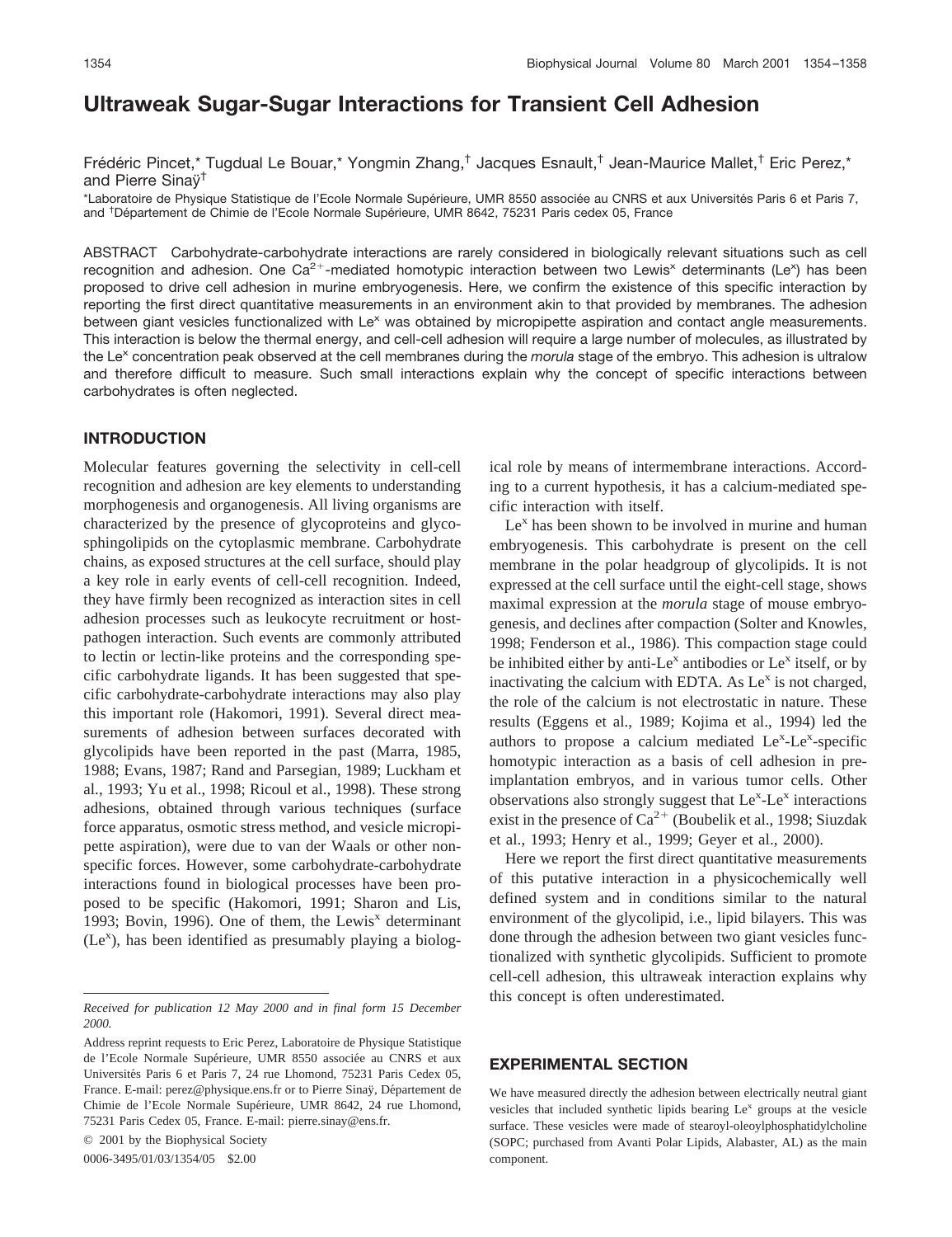#### **Measurements of vesicle adhesion**

To measure their adhesion, two vesicles of cellular dimensions (10–50  $\mu$ m) were aspirated in micropipettes and micromanipulated into contact. The (negative) pressure,  $\Delta P$ , in each pipette controlled the (positive) hydrostatic pressure in the vesicle and thus the mechanical tension,  $\tau_{m}$ , in its membrane:

$$
\tau_{\rm m} = \frac{\Delta P}{2\left(\frac{1}{r_{\rm p}} - \frac{1}{r_{\rm v}}\right)}\tag{1}
$$

where  $r_p$  and  $r_v$  are, respectively, the radius of the micropipette and that of the vesicle. The two osmotically controlled vesicles are observed in interference contrast microscopy. One of them is pressurized into a tight, rigid sphere with large bilayer tension, whereas the adherent vesicle is held with low pressure and remains deformable. The adhesion energy  $W_{\text{adh}}$  is obtained by determining the contact angle  $\theta_c$  of the two vesicles (cf. Fig. 1) and the tension  $\tau_{\rm m}$  of the flaccid vesicle membrane (Evans, 1990):

$$
W_{\text{adh}} = \tau_{\text{m}} (1 - \cos \theta_{\text{c}}) \tag{2}
$$

By combining Eqs. 1 and 2, it is easy to relate  $\Delta P$  to  $W_{\text{adh}}$ :

$$
\Delta P = C \cdot W_{\text{adh}} \tag{3}
$$

where *C* depends only on the geometry of the system:

$$
C = \frac{2\left(\frac{1}{r_{\rm p}} - \frac{1}{r_{\rm v}}\right)}{1 - \cos\theta_{\rm c}}
$$
(4)

The measurement of  $\theta_c$  was deduced numerically from geometrical parameters as indicated in Evans (1990).

#### **Glycolipids**

The Le<sup>x</sup> determinant is a trisaccharide (Gal $\beta$ 1  $\rightarrow$  4 [Fuc $\alpha$  1  $\rightarrow$  3] GlcNAc). It is neutral in physiological conditions. In classical natural sphingolipids, the  $Le<sup>x</sup>$  trisaccharide is attached to the ceramide through a lactose group. Although they are available in large quantities by chemical synthesis, they have not been used in this study. With their large hydrophilic pentasaccharide headgroups and their relatively small hydrophobic chains, they are rather soluble in water and their distribution in vesicles cannot be con-



FIGURE 1 The two osmotically controlled vesicles held in micropipettes by aspiration are observed in interference contrast microscopy. The suction pressure applied to the micropipettes allows control of the tension of the vesicle bilayers. One of them (*left*) is pressurized into a tight-rigid sphere with large bilayer tension, whereas the adherent vesicle (*right*) is held with low pressure and remains deformable. The adhesion energy  $W_{\text{adh}}$ is obtained by determining the contact angle  $\theta_c$  of the two vesicles and the tension  $\tau_{\rm m}$  of their membrane ( $\theta$ ):  $W_{\rm adh} = \tau_{\rm m}(1 - \cos\theta_{\rm c})$ .

trolled. We therefore synthesized a less water-soluble lipid (Esnault et al,  $2001$ ) with a Le<sup>x</sup> headgroup attached via a so-called spacer group to ensure its mobility (Fig.  $2a$ ) that we will refer to as Le<sup>x</sup> lipid.

In this synthetic glycolipid, a rather low solubility in water combined with a good bilayer cohesion were obtained by using three hydrophobic chains, instead of two as in ceramide. To ensure good accessibility of the  $Le^{x}$  groups for interaction, they were provided with translational mobility by branching the chains. This hinders the bidimensional crystallization of the chains and keeps the layers in a fluid state. An orientational mobility was provided by means of a flexible spacer between the chains and the Le<sup>x</sup>. This allowed the  $Le<sup>x</sup>$  groups to take the exact orientation and position for which the specific interaction can occur.

For the controls, a glycolipid with the same features but without  $Le<sup>x</sup>$ was synthesized (Fig. 2 *b*); we will refer to it as Lac lipid.

#### **Experimental procedure**

Giant vesicles were formed by lipid hydration after evaporation from chloroform solution in 320 mOsm sucrose solution (Needham, 1993; Needham and Evans, 1988). The Le<sup>x</sup>-functionalized vesicles, hereinafter referred to as Le<sup>x</sup> vesicles, were made from a mixture of SOPC and the synthetic Le<sup>x</sup> lipid (90:10 by mol). Two types of control vesicles were prepared: one made of pure SOPC and the other made of SOPC and Lac lipid (90:10 by mol) that we call Lac vesicles.

The vesicle suspension was added to an aqueous glucose solution chamber of a slightly higher osmolarity (360 mOsm) than that of the vesicles, in order to deflate them and make them micromanipulable. Two vesicles were then transferred into another chamber filled with salt solution, either NaCl or CaCl<sub>2</sub>, at 360mOsm. Both vesicles were micromanipulated into tangential contact. The contact angle was measured for several tension values of the flaccid vesicle membrane by decreasing the aspiration and then increasing it in order to check the reversibility of the adhesion (Evans, 1990).

The experiments consisted of comparing the adhesion of two  $Le<sup>x</sup>$ vesicles in NaCl and in CaCl<sub>2</sub> (Le<sup>x</sup>/Le<sup>x</sup> experiments). As calcium is known to produce sometimes peculiar effects on bilayer interactions (Marcelja, 1992), many controls were required. First, it was necessary to compare Le<sup>x</sup>/Le<sup>x</sup> experiments with experiments in which the Le<sup>x</sup> groups from one of the vesicles were absent (Le<sup>x</sup>/Lac experiments). Second, it was useful to replace the Le<sup>x</sup> groups with another sugar in both vesicles (Lac/Lac



FIGURE 2 (*a*) The Le<sup>x</sup> determinant is a trisaccharide (Gal $\beta$ 1  $\rightarrow$  4 [Fuc $\alpha$  $1 \rightarrow 3$ ] GlcNAc). It is neutral in physiological conditions. In a classical natural sphingolipid, the Le<sup>x</sup> trisaccharide is attached to the ceramide through a lactose group. In the synthetic glycolipid, a rather low solubility in water together with a good bilayer cohesion were obtained by using three hydrophobic chains instead of two, as in ceramide. To ensure good accessibility of the  $Le^{x}$  groups for interaction, they were provided with translational and orientational mobilities by branching the chains, thus keeping the layers in a fluid state by hindering their crystallization, and by means of a flexible spacer between the chains and the Le<sup>x</sup>. (b) The same lipid without the  $Le^{x}$  group.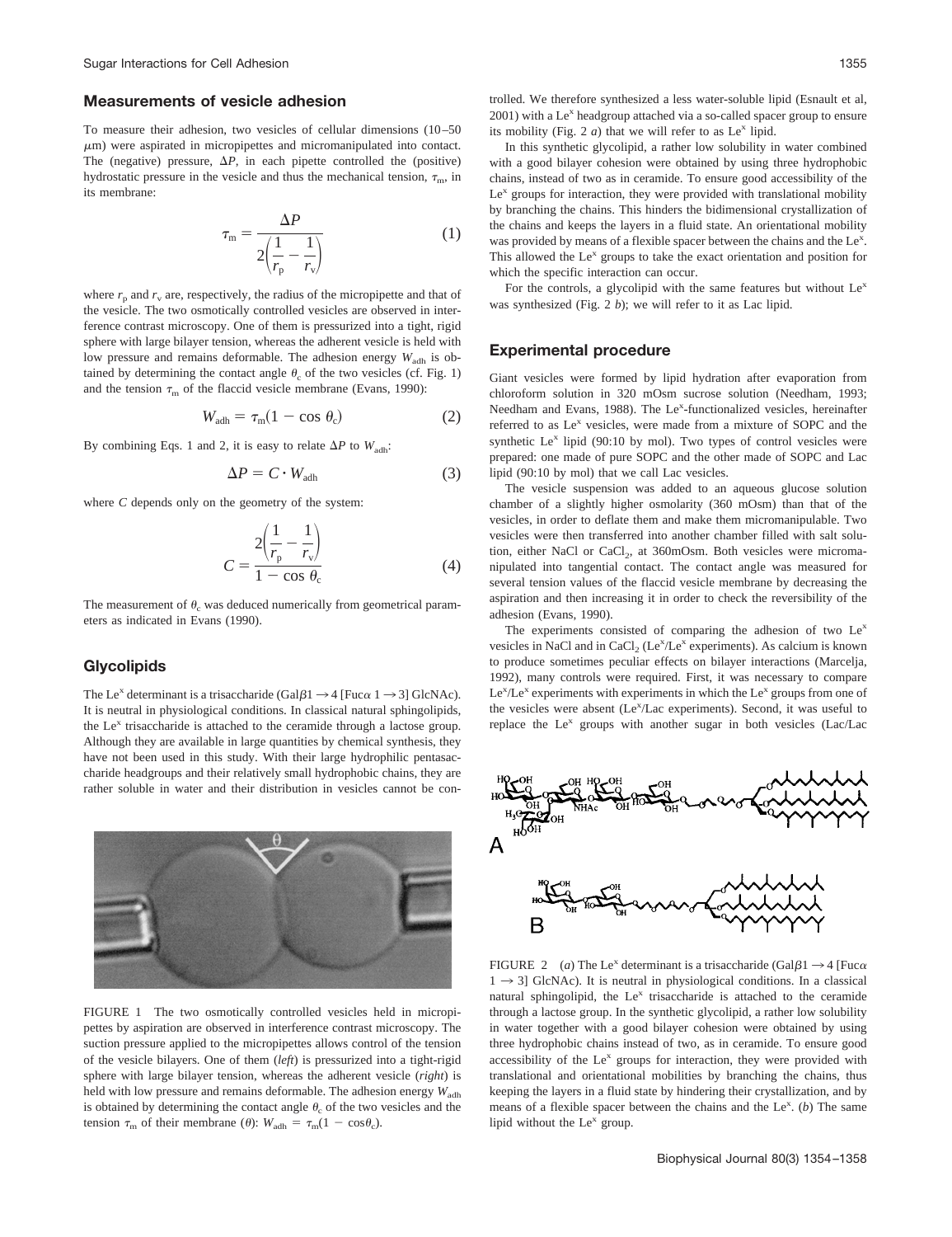experiments). Third, as SOPC was the main component of our vesicles, it was interesting to compare the adhesions obtained with that of pure SOPC vesicles.

## **RESULTS AND DISCUSSION**

Fig. 3 shows the aspiration pressure as a function of C (cf. Eq. 4) for the controls and  $Le^{x}/Le^{x}$  experiments. The slopes are equal to the vesicles' adhesion free energies. These slopes are independent of the vesicle size. Adhesion energy values for the controls and for the  $Le^{x}/Le^{x}$  experiments are given in the table. The effect of adding calcium on the  $Le<sup>x</sup>$ vesicles is clearly seen in Table 1 and Fig. 3. The adhesion energy in CaCl<sub>2</sub> is 2.5 times higher than in NaCl, whereas the Le<sup>x</sup>/Lac and Lac/Lac experiments showed a small decrease of the adhesion energy in calcium  $(3.10^{-6} \text{ J/m}^{-2})$ . For comparison, calcium has no influence on the adhesion of pure SOPC vesicles. These results show unambiguously that  $Le<sup>x</sup>$  groups are necessary on both vesicles for the calcium-induced adhesion enhancement to occur. This is in agreement with the specific interaction scheme advocated by Hakomori (1991).

Because a fraction of the vesicles produced in this way are multilamellar (about 40%; Kwok and Evans, 1981), it is necessary to check that what was seen was really adhesion and not fusion, which would look the same under a micro-

**TABLE 1 Adhesion energy of vesicles in aqueous media**

| Left vesicle/right vesicle | Adhesion energy $(10^{-6} \text{ J/m}^2)$ |                   |
|----------------------------|-------------------------------------------|-------------------|
|                            | in NaCl 0.2 M                             | in CaCl, $0.11$ M |
| $Le^{x}/Le^{x}$            | $4.5 \pm 2$                               | $11 + 2$          |
| $Le^{x}/Lac$               | $5.4 \pm 1$                               | $2.5 \pm 2$       |
| Lac/Lac                    | $9.5 \pm 0.5$                             | $6 \pm 1$         |
| pure SOPC vesicles         | $14 + 2$                                  | $15 + 4$          |

Adhesion energy of vesicles  $(10^{-6} \text{ J/m}^2)$  in aqueous media between Le<sup>x</sup>- or Lac-functionalized vesicles  $(Le^{x}$  means that the vesicle composition is SOPC:Le<sup>x</sup> 90:10; same for Lac), and between pure SOPC vesicles, in NaCl and in  $CaCl<sub>2</sub>$ .

scope. Adhesion experiments were performed in which one of the adhering  $Le<sup>x</sup>$  vesicles contained fluorescent phospholipids added to its membrane, while the other did not. The vesicles were left in contact 30 min and then observed. It was checked that the fluorescence of the first vesicle did not diffuse into the membrane of the second vesicle.

The adhesion, in the case of NaCl and for all types of vesicles, is the result of a balance between van der Waals attractions and short-range repulsions that include entropic and structural contributions (Rand and Parsegian, 1989; Israelachvili and Wennerström, 1990). Because 90 percent of the surface of the  $Le<sup>x</sup>$  and Lac vesicles is made of SOPC, van der Waals forces may be expected to be the same for all



FIGURE 3 Aspiration pressure as a function of parameter C given in Eqs. 3 and 4. (*a*) Le<sup>x</sup>/Le<sup>x</sup> experiment (two vesicles with SOPC:Le<sup>x</sup> of 90:10); (*b*) Lex/Lac experiment (one vesicle is SOPC:Lex 90:10; the other is SOPC:Lac 90:10); (*c*) Lac/Lac experiment (two vesicles with SOPC:Lac 90:10); (*d*) pure SOPC vesicles. The closed symbols represent decreasing aspiration, and open ones represent increasing aspiration. *Triangles* are for NaCl solution and *squares* for CaCl<sub>2</sub>. The *straight lines* are least-squares fits.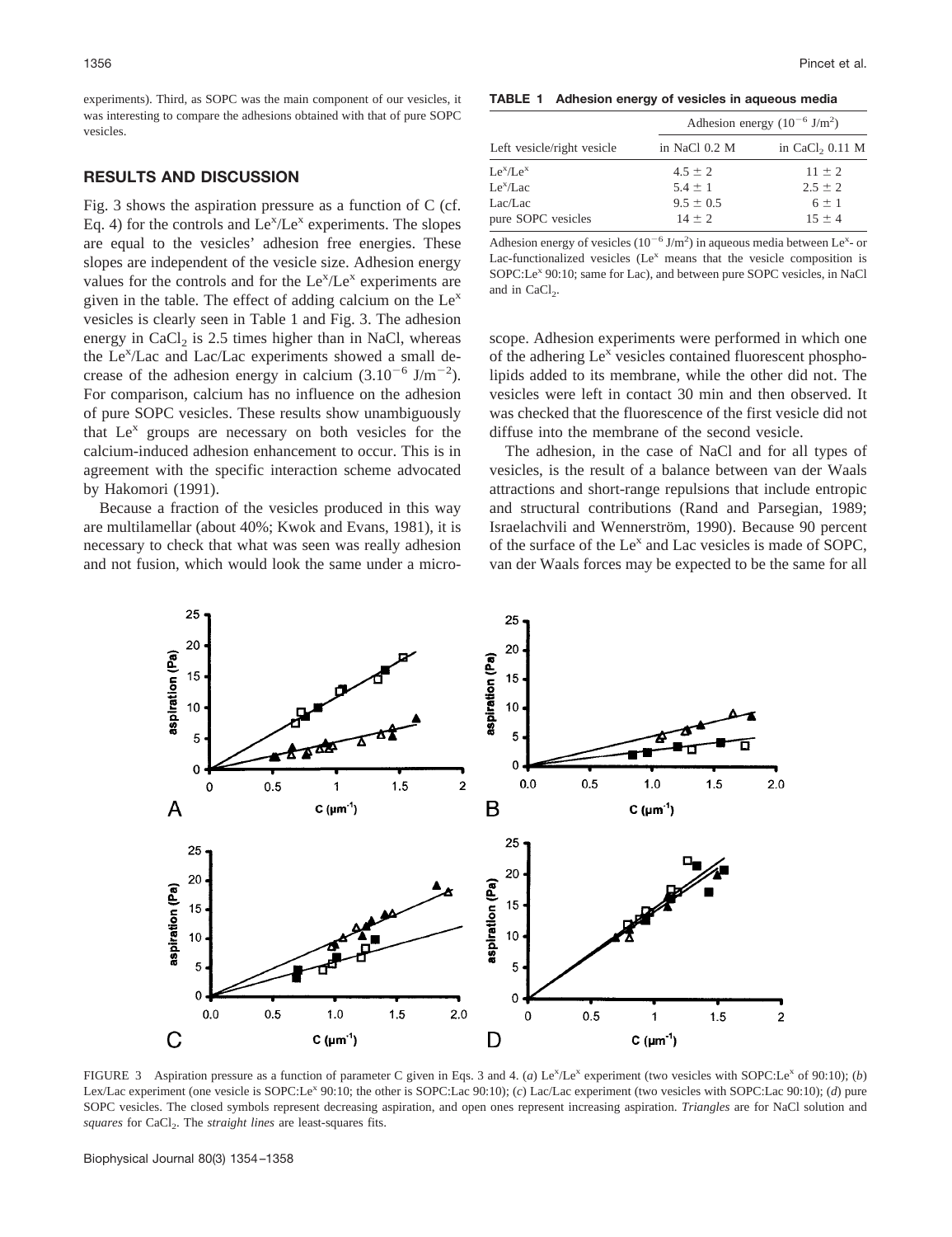types of vesicles. Therefore, the higher adhesion in NaCl with pure SOPC, as compared to  $SOPC/Le<sup>x</sup>$ , may seem surprising. However, one may note that the sugar groups are bound to the lipid chains by a flexible spacer (Fig. 2). The thermal fluctuations of this spacer can give rise to steric repulsions, as polymer brushes do (Taunton et al., 1990). We have performed measurements that show that our  $Le<sup>x</sup>$ lipid spacers fluctuate like an ideal polymer chain, generating steric repulsions (in preparation). This explains why the adhesion of SOPC vesicles is reduced by the presence of sugars. In agreement with these considerations, Table 1 shows that the adhesion energies vary according to the size of the sugar headgroup present on the vesicle: the larger the headgroup  $(Le^{x})$ , the larger the steric repulsion, and therefore the smaller the adhesion energy ( $Le^x/Le^x < Le^x/Lac$ ) Lac/Lac  $\leq$  SOPC/SOPC). This difference between Le<sup>x</sup> and control vesicles is not relevant for our purpose, since van der Waals forces do not play much role in cell membrane interactions. Usually the adhesions are governed by cell adhesion molecules such as proteins or lipids, given that there are many steric repulsions produced by the glycocalix. For this reason, two biomembranes will not adhere in the absence of specific adhesion sites.

The specific contribution  $W_{\text{spe}}$  of the Le<sup>x</sup> groups to the adhesion energy of our vesicles is equal to the difference between the effects of calcium on adhesion energy in the  $Le^{x}/Le^{x}$  and in the  $Le^{x}/Lac$  experiments (i.e., the control that is the most similar to the experiment). The table shows that  $W_{\text{spe}} = 10 \pm 5 \mu \text{J/m}^{-2}$ . Even though it is usually delicate to deduce molecular information about a single bond from global adhesion energy measurements (Evans, 1985a,b), the case of  $Le<sup>x</sup>$  is favorable because of the weakness of the interactions. A single slope for the contact formation and separation of the vesicles features a continuous and reversible adhesion. This implies that the lifetime of the involved bonds is so short that the association/ dissociation process can be considered instantaneous compared to the time scale of the distribution of the lipids in the vesicle membrane. The  $Le^{x}$  vesicles thus constitute a highly dynamic system, in contrast to vesicles that bear much stronger binding sites (Noppl-Simson and Needham, 1996). The adhesion molecules are expected to diffuse toward the contact zone, which therefore should contain a higher density of them, leaving the non-contacting part of the vesicle depleted, especially for large contact areas. According to the theoretical approaches proposed in the mid-eighties (Bell et al., 1984; Evans, 1985b), it is possible to deduce directly this enrichment  $\Delta \rho$  of the contact zone from  $W_{\text{spe}}$ .

$$
\Delta \rho = W_{\rm spe}/k_{\rm B}T
$$

which gives, in our case, an enrichment  $\leq 2\%$ . Therefore, the density can be considered constant. This has the consequence that the bonds between the vesicles come from  $Le<sup>x</sup>$ groups that randomly face each other. The density of such

sites is equal to  $p^2/A$ , where *A* is the average area per lipid (here  $0.7 \text{ nm}^2$ , obtained from Rand and Parsegian (1989) and from monolayer compression isotherms; strictly speaking, *A* is the area over which the field of attraction of one site is felt by a site on the other vesicle) and *p* the proportion of Le<sup>x</sup> lipids in the vesicle (here 0.1).  $W_{\text{spe}}$  is equal to the actual number of bonds per unit area in the contact zone times the bond energy *e*. The weakness of  $\Delta \rho$  indicates that  $e$  is small. Assuming that it is smaller than  $k_B T$ , only half of the facing sites are actually bound. This leads to

$$
W_{\rm spe} = (p^2/2A)e \tag{5}
$$

This gives an upper estimate of *e* (because this would underestimate the real number of bonds).

In Eq. 6, assumption is made that the glycolipids are not clusterized in the vesicle membrane. From this equation, *e* ranges between 0.17 and 0.5  $k_B T$  (i.e., 0.1 and 0.3 kcal/mol). Previous glycolipid studies showed strong van der Waals interactions (Rand and Parsegian, 1989; Yu et al., 1998; Evans, 1987; Marra, 1985, 1988; Ricoul et al., 1998; Luckham et al., 1993). In the present work, the calcium-induced interaction is specific and comes in addition to van der Waals forces. It is worthwhile to note that these molecules are neutral and, therefore, this interaction is not intrinsically electrostatic.

This ultraweak interaction energy validates the assumption that the *e* is substantially below  $k_B T$ . A rough estimate of the bond lifetime can be obtained by comparison with the streptavidin/biotin system (30  $k_B T$  bond energy and lifetime of several days) and assuming an Arrhenius law. It is well below 1  $\mu$ s. It is most unusual to measure molecular interaction energies well below the thermal energy. This only shows that cell-cell adhesion will require a large number of these molecules, as is, indeed, observed during the *morula* stage of mouse embryogenesis. The molecular mechanism of the Le<sup>x</sup> interaction remains mysterious. The mediation by  $Ca^{2+}$  could result from the setting up of an appropriate coordination shell around the cation (Bugg, 1973).

These measurements with synthetically tailored  $Le<sup>x</sup>$  containing neoglycolipids directly confirm the involvement of neutral cell surface oligosaccharides in cell-cell adhesion and illustrate why, when the  $Le<sup>x</sup>$  sites are blocked, the compaction stage of the embryo does not occur (Eggens et al., 1989). Le<sup>x</sup> can, in the presence of  $Ca^{2+}$ , substantially enhance the deformation and adhesion of lipid vesicles, i.e., objects with mechanical features akin to those of the cell membranes. The interaction scaled down to one molecule is well below thermal energy. It produces transient and dynamic adhesion that is indeed what cell differentiation requires.

In contrast to these neoglycolipids, the natural glycolipids bearing Le<sup>x</sup> are generally glycosphingolipids based on ceramide. This may noticeably influence the adhesion energy, either because of their arrangements in the membrane or